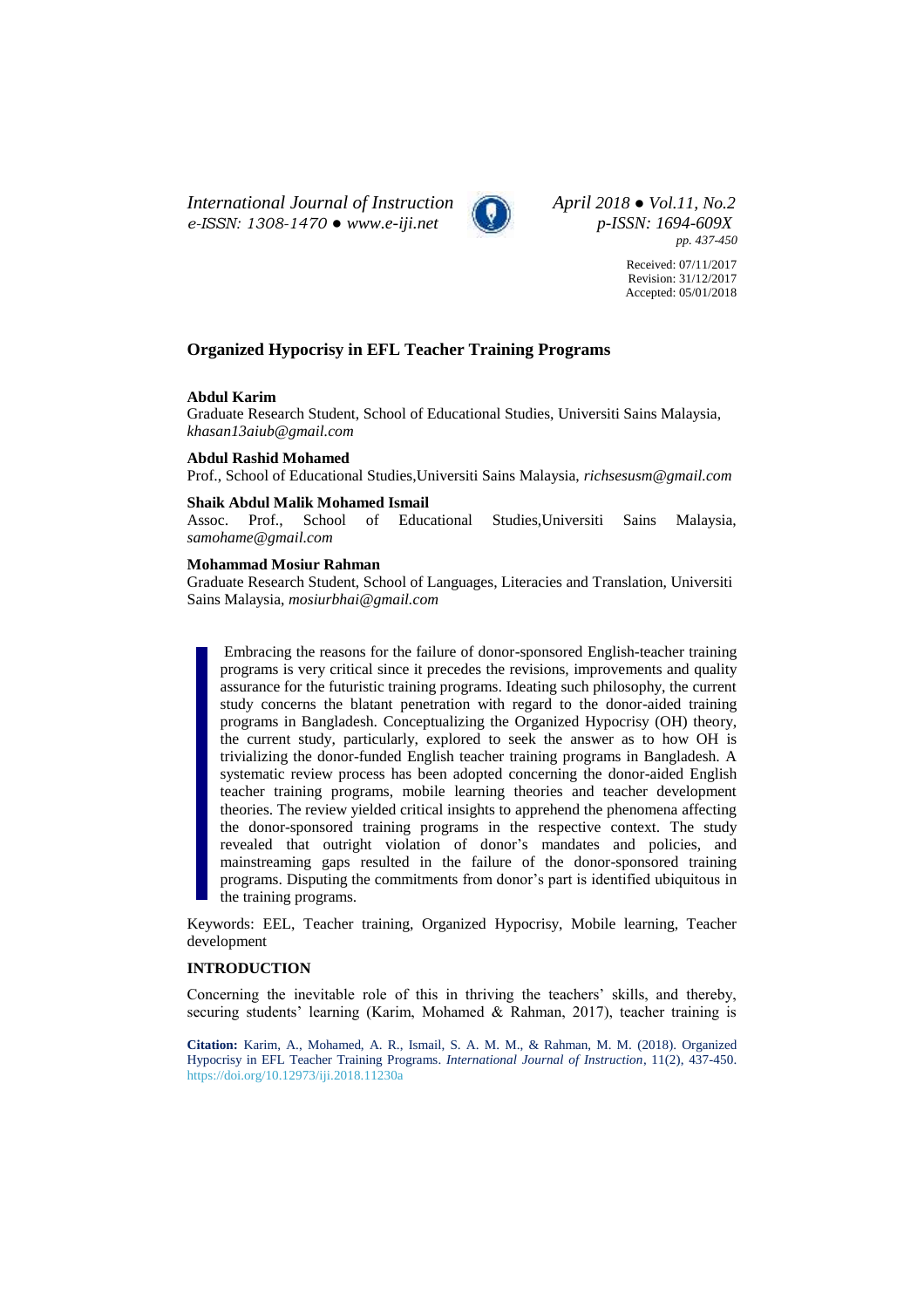mandated central to the national education policies in most countries (Shohel & Banks, 2012). Training has been perceived instrumental to the enrichment of teachers' teaching skills. Moreover, the essence of yielding skilled teachers is training. However, teacher trainings, although designed incorporating the effective components, in a large scale, fail to bring distinguishing changes in teachers' classroom practice. Pointing, particularly, to the English teachers and their training programs, even the economically privileged countries, like Japan, China and Korea, are yet to attain broader success in training them (Hamid, 2010). Comparing to such regions in East Asia, the status of teacher training in a relatively poor economy like Bangladesh can be realized blatantly, he elaborates. Researches carried out to identify the gaps associated with the training programs in Bangladesh (e.g., Hamid, 2010, Ali & Walker, 2014, Chowdhury & Kabir, 2014) claim that such programs are deemed to be ineffective. The subsequent studies on the effectiveness of later English teacher training program also illustrate the potential failure of the training programs in spelling substantial changes in English teachers' classroom practice (Walsh et al., 2013; Rahman & Akter, 2015; Anwaruddin, 2016). Inadequate resources related to English language teaching, paucity of the competent instructors, insufficient vacancy for the enrolees, and absence of updated knowledge and contemporary information etc. have been identified as the drastic problems involved with the teacher training programs initiated by the government of Bangladesh (The Daily Star, 2007; Mullick and Sheesh, 2008; Hamid, 2010). Apart from the governmental agencies such as Primary Training Institutes (PTIs) and Teacher Training Colleges (TTCs), donor-aided projects have been in operation in Bangladesh, some of which even commit to perform for a decade. The donor-sponsored projects have been associated with the aims and objectives that make teachers robust in the communicative classrooms. However, Hamid (2010) and Anwaruddin (2016) revealed that such donorfunded training programs fail to equip teachers with their committed components. Among the donors functioning in Bangladesh is Department for International Development (DfID) that financed government of Bangladesh to launch the English Language Teaching Improvement Project (ELTIP) project in 2000 (Hamid & Baldauf, 2008). DfID also funds English in Action (EIA) set out to train English language teachers in both Primary and Secondary Schools.

Probing the training programs intrigues the elicitation that integrates the reasons for the failure, as aforementioned, of the donor funded training programs. For instance, due to lack of expertise and vision (Hamid, 2010), such programs fail to deliver expected outcomes. Conceptualizing the Organized Hypocrisy (hereafter OH) suggested by Lipson and Weaver (2008), the current study accounts the subtle analysis of the donoraided English-teacher training programs in Bangladesh. The fundamental aim set by the study is to uncover how OH has been trivializing the donor-funded English teacher training programs in Bangladesh.

## **METHOD**

Concerning the aim of the study, the current study adopted a systematic review process, and reviewed the extensive literature related to the donor-funded English teacher training programs in Bangladesh, mobile learning theories and teacher development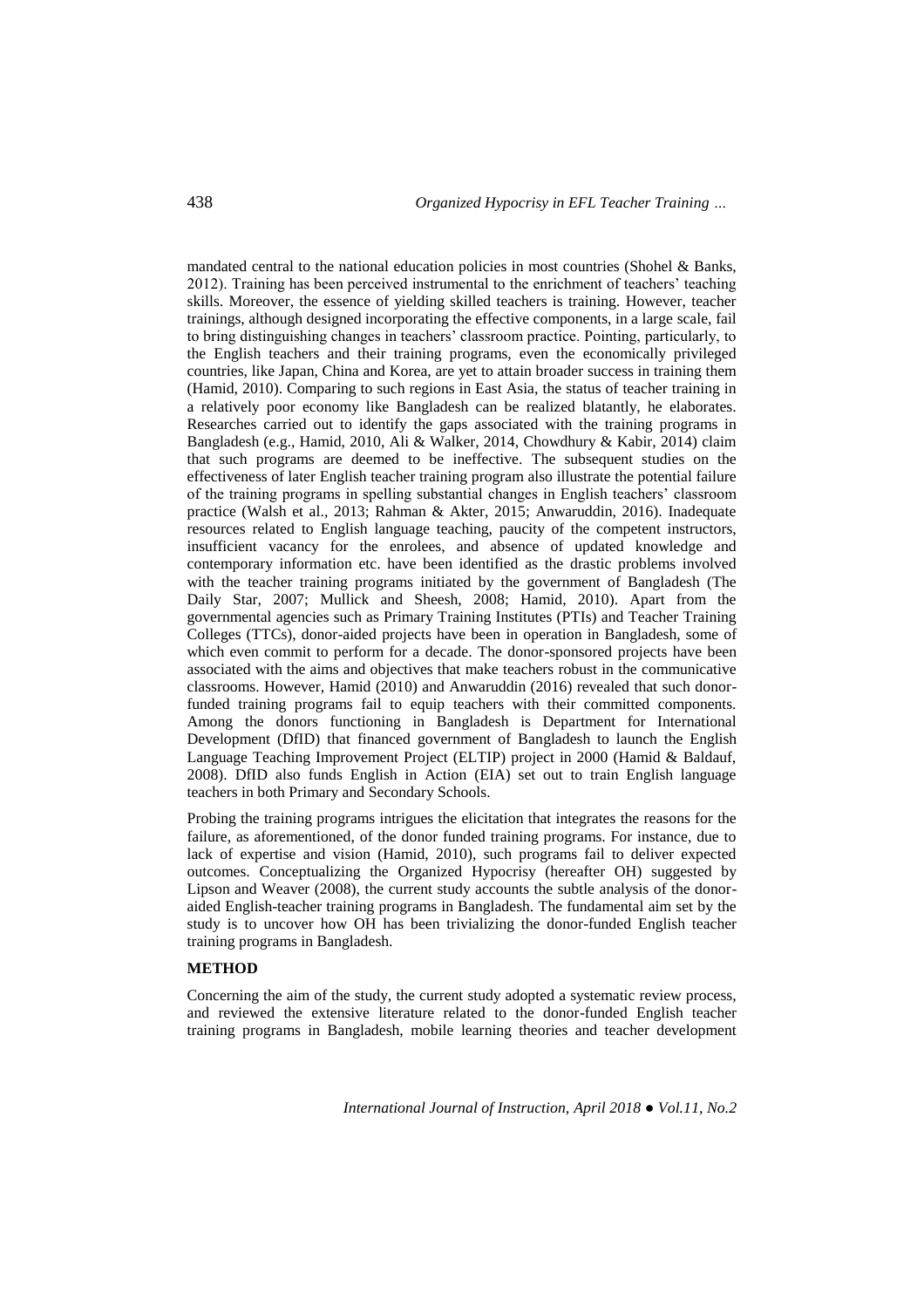theories. Boslaugh (2007) defines secondary data analysis as "In the broadest sense, analysis of data collected by someone else" (p. 9). Secondary data analysis has been identified populace, and thus, was adopted by many researchers in their studies pertinent to teacher training programs and other area of applied linguistics. (see Ellis & Sagarra, 2010; DeKeyser, 2013; Karim & Rahman, 2016; Rahman, Pandian, Karim & Shahed, 2017; Karim, Mohamed & Rahman, 2017).

The conduct of a systematic review depends heavily on the scope and quality of the included studies. Thus, systematic reviewers may need to modify their original review protocol during its conduct (Moher, Liberati, Tetzlaff, Altman, & Prisma Group, 2009). In order to search peer-reviewed articles, a systematic search was conducted in SCOPUS, Web of Science and Google Scholar for the last couple of years (1992 present), with relevant keywords, such as English teacher education program, English teacher training programs in Bangladesh, Teacher development theories, and Mobile learning theories. Some of the articles had to be excluded due to their irrelevance. In the search of SCOPUS and web of science, a considerable number of articles was collected to be specific to our topic. In the Google Scholar search, 15 articles were found to fit to our topic. In analysis, the paper firstly, presents teh OH and secondly, elaborates on how OH prevails in English teacher training programs. The discussion is put in a thematic manner based on the related variables of the study and will be allowed to discuss the phenomenon in a structural way.

#### **Data Presentation**

The present qualitative study concerns answering the following question: How has organized hypocrisy been trivializing the donor-sponsored training programs in Bangladesh?

In order to reveal the answer, we have sectionalized our discussion into three parts. Firstly, we have drawn a vignette conceptualizing OH. Secondly, being linear to the components of OH, a critical analysis has been presented on the teacher training projects, and thereby, we have revealed the OH of these projects by comparing and contrasting the theory of OH and the reality of the teacher training programs. Finally, we have concluded with implications of the major findings of the study.

#### **Organized Hypocrisy**

Lipson and Weaver (2008) define OH as the contradictions or discrepancies prevailed between talk, decisions and actions, yielded from "inconsistent material and normativeideational pressures on organizations" (p. 4). When it comes to international institutions, as they explicate, OH subsumes the disparity between what an institution as a collective actor commits and what it fulfils in reality. It means that institution espouses certain goals, ideals and policies; however, it is highly likely that it fails to imply the ideologies and policies, and thus, fails to achieve the goals for what it is functioning. OH can also be generated from the paradox existing between what institution is supposed to commit and do in the idealistic world, and what it is able to accomplish in reality, given the political, financial and cultural environments thwart the committed functions of the institution (Lipson & Weaver, 2008). OH in international institutions has three different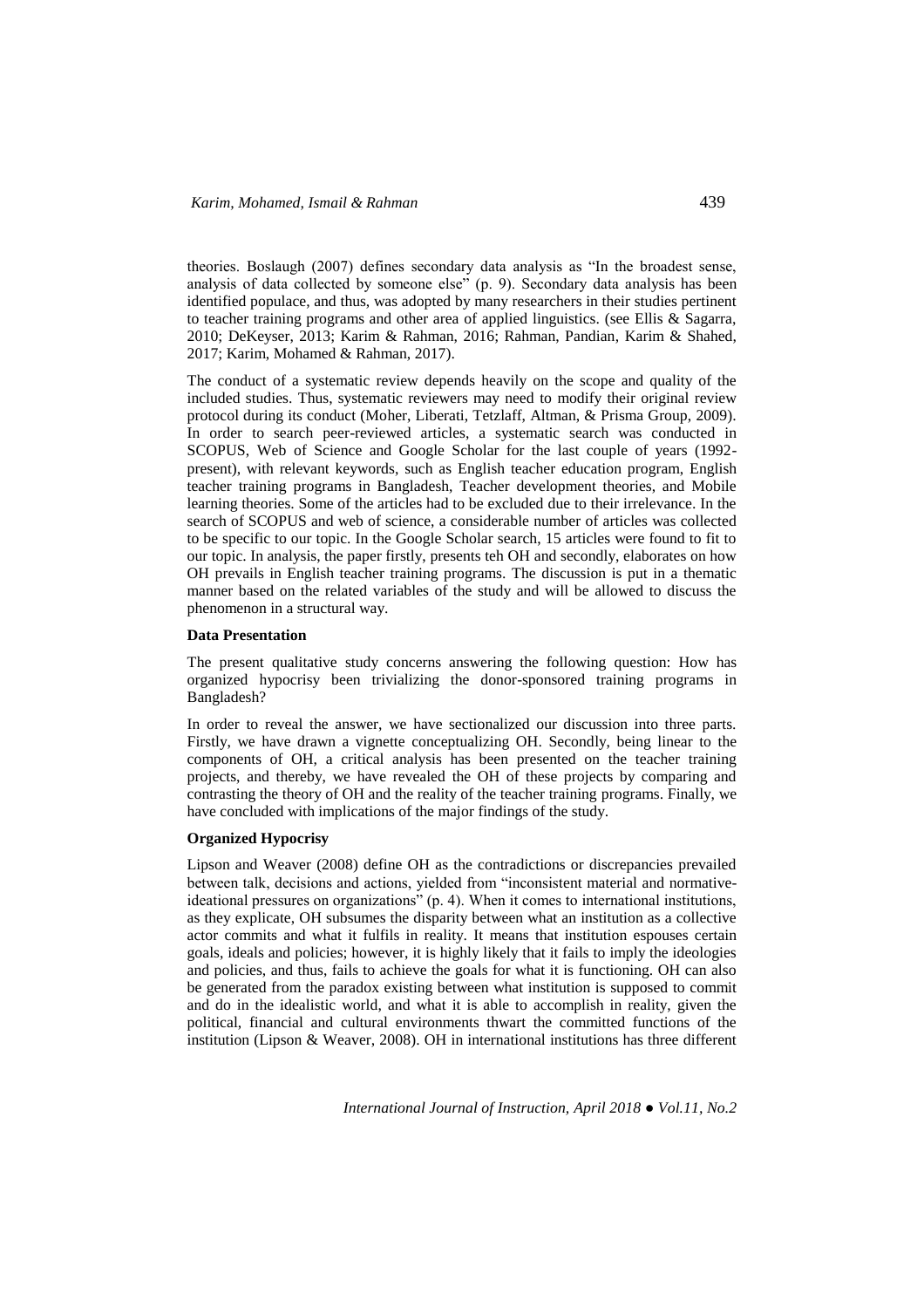forms, as they identify. The most conspicuous form of OH is the instantaneous violation of the mandates and policies set by the institution. Lipson and Weaver (2008) suggest that the evidence of such kind of "organized hypocrisy can be found in its violation of its own environmental and social policies in its own infrastructure projects" (p. 5), meaning that such hypocrisies can be visible in the policies developed of the organization. The second category of OH is emerged in the form of mainstreaming gaps. This happens when the organization commits to bring sustainable development, but it does not comply allow human and financial resources to comply with this sustainable development (Lipson & Weaver, 2008). The third form of OH is, as they identify, "the product of states within international regimes.... [the] states formally express commitment to a regime's principles and norms, while violating them in practice" (p. 6). Shown below is the categorization of OH;OH may arise from any of these in an institution.



#### Diagram 1

Classifications of OH (Lipson & Weaver, 2008)

## **FINDINGS**

#### **Outright Violation of Donor's Mandates and Policies**

The current section concerns the illustration of 'outright violation of Donor's mandates and policies' with substantial evidences documented in multiple scholars' elicitations. For elaboration, the authors provide a precise overview of the respective training programs regarding their aim and objectives coupled with the explanation of their outright violation of mandates and policies with a view to substantiate the gateway they exploit to commit OH.

The first English teacher training program funded by DfID was ELTIP, which arranged a 13-day training session for the English teachers having the objective ahead, introducing teachers with Communicative Language Teaching (CLT) (Hamid, 2010). However, DfID left the project after the first phase of its functioning (ELTIP- I) and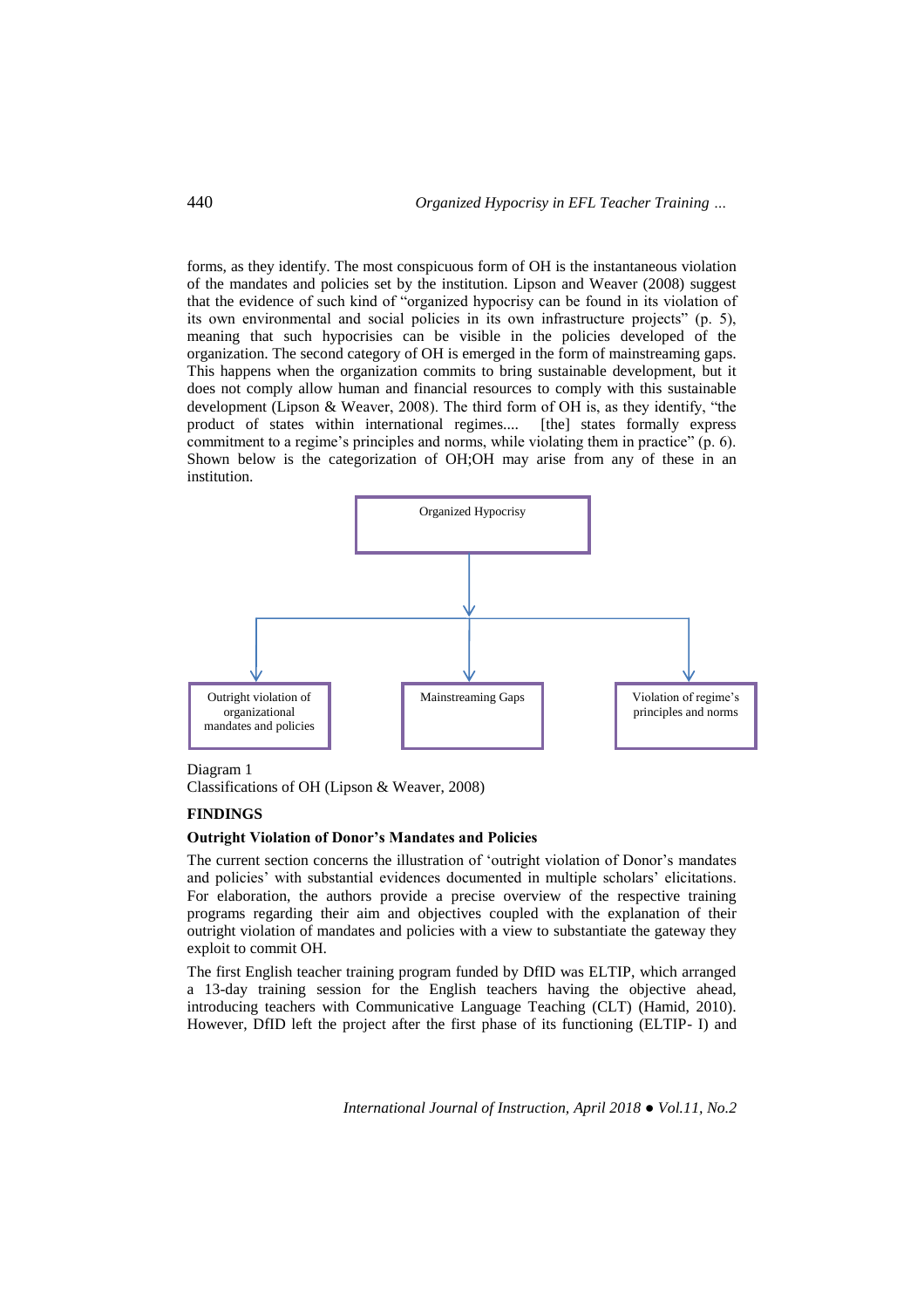devised new program–EIA, he reports. It is surprising that one of the objectives of EIA also was to introduce English teachers with CLT through training (Chowdhury & Kabir, 2014). The scintillating question, therefore, is whether the project–ELTIP–launched hitherto failed to introduce teachers with CLT. And was it the reason why the later project accounted the same objective? Investigating the impact of the English-teacher training programs, Shrestha (2012) reports that teachers fail to adopt CLT in their classroom practice, which is commensurate with the findings elicited by TQI-SEP (2007), elaborating the similar fact that teachers prone to follow the conventional method–Grammar Translation Method (GTM)–in the classroom. Such remarks imply that ELTIP failed to equip teachers with CLT method. It is also, however, noteworthy that DfID stopped funding the project in 2002, and left 55000 teachers untrained. DfID's policies here seem vulnerable since they started the first project and left it suddenly, and launched another project with similar objectives ahead. Nevertheless, DfID set out to improve the English language teaching in Bangladesh. Leaving ELTIP resembled controversy in its mandates. It violated own policies in this regard. One may argue that DfID left ELTIP and devised another project– IA; therefore, nothing was wrong with it. Such action of DfID resulted in inconsistency in teachers' training, which a seemingly poor nation (Hamid, 2010) like Bangladesh could hardly compensate. ELTIP was stopped leveraging fund in 2002 and EIA was devised in 2008. If we retrospect, it would be easier for us to realize the aftermath of DfID's leaving, provided the interim of six years (see Hamid, 2010).

Another contention drawn is, EIA training program incorporated equipping primary and secondary education with English, which was substantially the same mission ELTIP envisaged (Hamid, 2010). However, one iniquity observed in EIA regarding the fact that it provided teachers with mobile phones preloaded with audio-visual resources related to classroom practice. One may argue that EIA largely focused on contributing to the national economy by producing citizens equipped with the communicative ability in English language. In sum, by introducing teachers with CLT and disseminating the resources through mobile phones, EIA envisioned to enrich the communicative competence of, according to English in Action website, 25 million people.

Now let us have a closer look to ELTIP's objective. As mentioned earlier, ELTIP also entailed introducing teachers with CLT. Thus, the question is, where had actually the difference lied between the earlier introduction and the later one. To reveal the answer with more clarity, let us elaborate on CLT. According to Larsen-Freeman and Anderson (2011), concerning the focus of CLT, it has been identified that meaningful activities in both oral and written form to thrive communicative competence are emphasized. Therefore teachers' introduction with CLT potentially refers to their introduction with the communicative activities, which corresponds the objective of both ELTIP and EIA. As such, EIA's objective was not fundamentally different from that of ELTIP. Moreover, seemingly evident is that teachers were the sole focus in EIA training program as they were in ELTIP. Therefore, how EIA differs in this regard from ELTIP is the crucial issue to ponder. Why DfID, then, stopped funding ELTIP and launched a new project. Hunter's (2009) elaboration leads us to an ambiguous answer that the rationale for a new project is probably known to the Bangladeshi policymakers and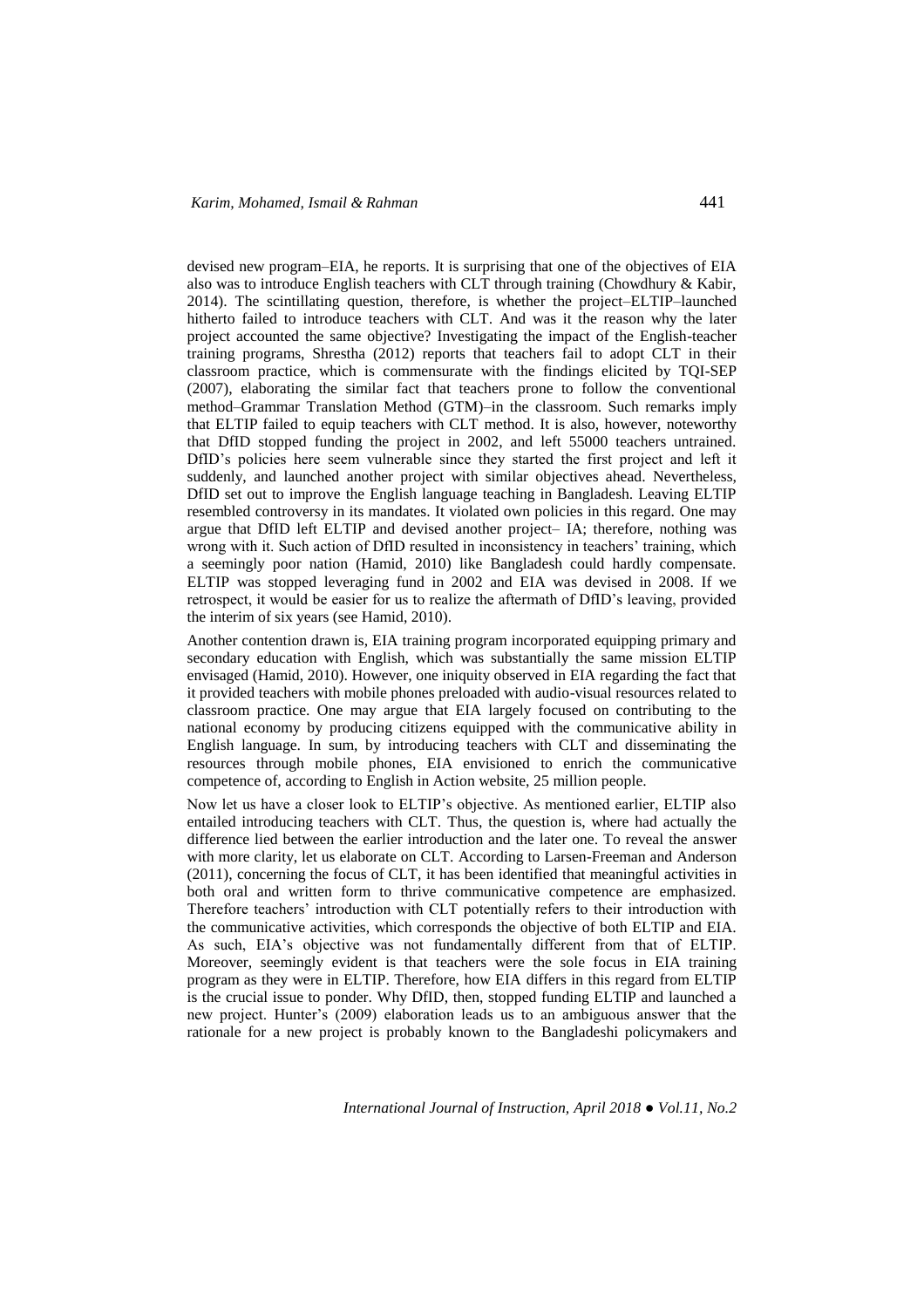DfID. I, however, can conclude it stating that regarding ELTIP, DfID violated its own mandates and concerning EIA, it just paraphrased its mandates.

Another emphasis drawn by EIA is producing economically conducive citizens. Then, the pertinent question is, did it train English language teachers or English language learners? To reveal the answer, let us have another critical look to the aim section of EIA. EIA aimed at improving the English language proficiency of 25 million people in Bangladesh (Islam, 2015). To attain so, the project had developed materials and designed teacher professional development activities for English teachers in both primary and secondary schools (Shrestha, 2012). It was expected that these teachers would support millions of school children in developing their competence in English language, she comprehends. So, seemingly EIA solely trained English teachers. Anwaruddin (2016) also delineates that EIA incorporated teachers' knowledge of content and instructional processes. On top of that, EIA website containing the information of EIA illustrated that it only concerned teachers and teaching materials to be practiced in the classroom (English in Action). Such illustration does not necessarily make us embrace the difference between ELTIP and EIA. Because, teacher trained from ELTIP could also be beneficial for producing economically contributive citizens in the same way EIA trained teachers are expected to produce. Therefore, 'equipping 25 million people' is written, perhaps, only to tantalize the stakeholders for securing EIA's access to Bangladesh. In addition, mentioning this, DfID reshaped its mandates, which this study, in what follows, examines how EIA is attaining them.

In EIA, no sectionalisation is evident regarding the teachers participating in the training programs, yielding a major issue that participating teachers in ELTIP and EIA are mutually inclusive. EIA does not gather data regarding the distinction between teachers trained from ELTIP and teachers do not get trained from ELTIP. Before launching the project, the funder–DfID–should have clearly articulated that participant teachers in ELTIP had no opportunity to take part in EIA. However, it is apparent that the pattern of training the English teachers in EIA differ from that of ELTIP, provided the incorporation of technology in EIA. Admitting this distinction in terms of training pattern, however, cannot justify EIA's skip of the categorization of the English teachers. EIA should have been selective in this regard. Therefore, the pertinent question is, how many teachers have got training from EIA. Another question is, how many teachers EIA and ELTIP had provided training to. The answer elicited by Hamid (2010) illustrates that ELTIP being funded by DfID in their first phase trained 5000 secondary-school English teachers; however, ELTIP was committed to train 60,000 English teachers. Regarding the number in EIA, the story becomes cynical. According to Perez-Gore and Burton (2014), EIA had targeted to train 76,500 English teachers within nine year (2008-2017). However, by April 2014 it had managed to train 12,500 teachers (English in Action), and it was expected to reach 51000 teachers by the end of 2017. I reckon the answer becomes clear. For elaboration, EIA started its function in 2008. After more than half of its tenure, it trained 12,500 teachers. One need not be with superfluous intelligence to embrace that EIA would not be able to reach even the half of the number (25,000) of teachers, as per its final commitment of 51,000. Therefore, in sum, the total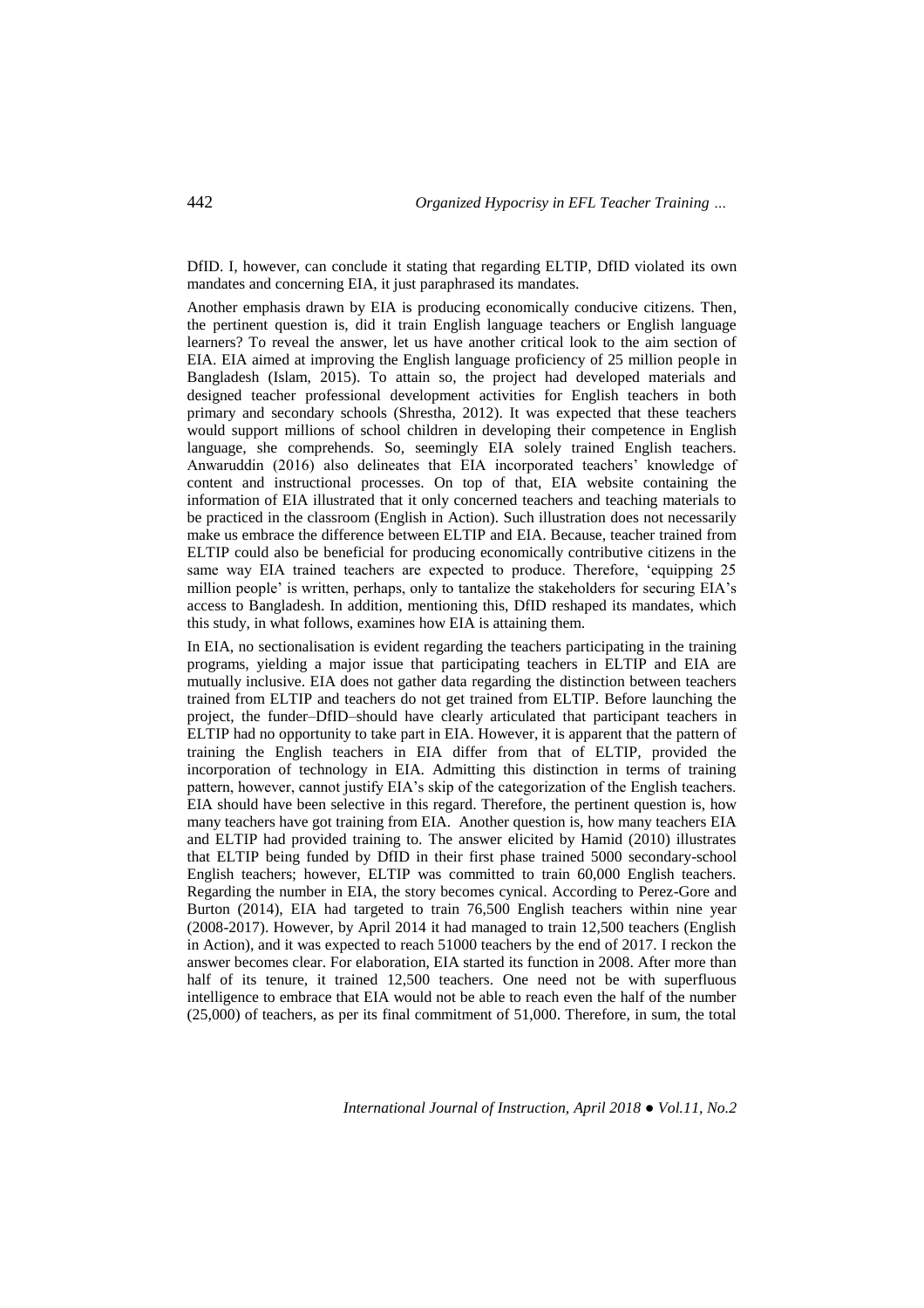number of teachers trained by DfID-funded ELTIP and EIA would be probably 30,000 (5,000+25,000), while ELTIP solely committed to 60,000 and EIA to 75,000.

In fact, DfID funded EILTIP and EIA violated their commitment to a larger scale. DfID, without reaching the target people, stopped funding ELTIP, and launched EIA, which is also potentially unable to reach the target people. To embrace it more clearly, let me elaborate on another commitment to portray how EIA's synchronized hypocrisy takes place. Aiming at 25 million, EIA reached only one million students by 2014. By 2017, it expected to reach 7 million students, which, like the teachers' case mentioned earlier, was practically impossible. Apart from ELTIP and EIA, addressing the classroom realities and student needs, Teaching Quality Improvement in Secondary Education Project (TQI-SEP, 2005-2011), jointly funded by Canadian International Development Agency and the Government of Bangladesh, aimed to provide 28,000 English teachers with pre- and in-service training (Hamid, 2010). It is cynical that only one-fifth of the English teachers received this training. Such phenomenon, we firmly advocate as ELTIP, TQI-SEP and EIA's violation of their mandates, given Lipson and Weaver (2008) reports the evidence of such OH is found in institution's own documentations. We, to a large extent, therefore, depended on EIA website and scholarly articles to collect data for the current study.

Concerning the technology, Shohel and Bank's (2010) study demonstrates the incorporation of iPod as the media player, which was provided for the trainee teachers in EIA. However, study carried out by Power and Shrestha (2010) suggests that it is not iPod, rather simple mobile phones distributed to the participating teachers. Later, Shrestha's (2012) elaboration also endorses the use of mobile phone, which was identified as 'trainer in your pocket' by Walsh et al. (2013). The replacement of iPod with mobile phone suggests how EIA had disjoined its commitment in terms of technological support. Mobile phones serve multidimensional purposes while iPod only includes listening to and watching the audio and visual resources. Because of the multipurpose associated with mobile phone, it was bound to deviate teachers from learning.

English for Teaching, Teaching for English (ETTE) was another project funded by British council that functioned from 2008-2010, the same time when EIA had launched. DfID should have been cognizant about ETTE. It is also worth mentioning that funds for EIA and ETTE were leveraged from the same country, the UK. The relevant question, as Hamid (2010) raises, is why the "two projects originating in the same organization in the same country (UK) were operating with similar goals almost simultaneously" (p. 301). The scattered operation of different training programs from same origin was really frustrating for the teachers. For instance, with similar goals ahead, different training programs imposes different materials and staffs on the teachers, resulting in teachers' bewilderment. Teachers fail to settle down on a meticulous strategy.

#### **Mainstreaming Gaps**

This section of the study amalgamates the OH resulted from 'mainstreaming gaps'. To achieve the critical understanding, this section aggregates findings of the previous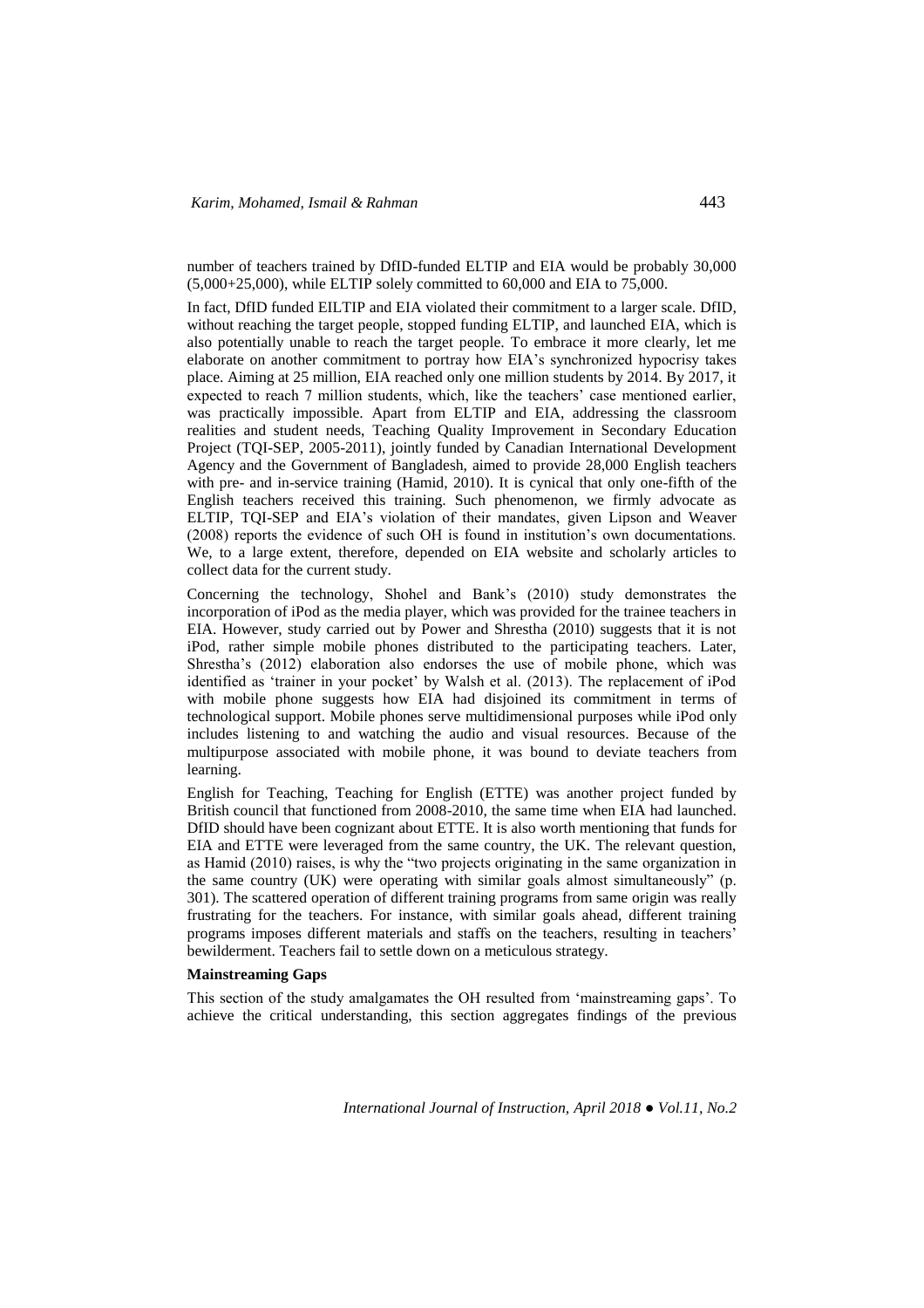studies in relation to the pertinent theories drawn by these studies. It is adopted to delineate the OH with substantial evidences.

Building on the teacher development approaches integrated by Hargreaves and Fullan (1992), Anwaruddin (2016) claims that EIA lacked egalitarian approach when it came to the emphasis on three approaches–knowledge and skill development, self-understanding and ecological change–to teacher development. EIA seemed to focus relatively more on knowledge and skill development and self-understanding than ecological change. EIA adopted school-based professional development for the teachers and prioritized low-cost mobile phones containing the materials related to classroom practice (Anwaruddin, 2016). Two layers of organized hypocrisy could be observed here, in which the first one pertained to the technology and the second one concerned the resources. In the beginning of the project, it was iPod which served the purposes, the same as mobile phone does now. However, after a while EIA replaced iPod with low-cost mobile phones to diffuse resources for the teachers. To elaborate, its incorporation of mobile technology was a fallacy, given the UNESCO (2008) report entailing that 30% of the population in Bangladesh was yet to obtain the electricity connection, which later Mahruf et al. (2012) corroborate. Walsh et al. (2013) also identify teachers experiencing the problem due to insufficient electricity connection. Teachers reported that they could not charge mobile phones and speakers because of the resistance in electricity supply. Therefore, how EIA could initiate such a scheme without considering the realistic constraints is still a pertinent question. EIA's orientation of technology did not comply with the context. Therefore, I can dub as the second form of OH, which concerns the organization's commitment to bring sustainable development; however, it did not allow human, financial and other resources (e.g., material, electricity) to comply with this sustainable development. EIA knew the hindrances in electricity supply, but still developed training and teaching materials incorporating technology which demanded electricity to run.

Besides, Anwaruddin (2016) explicates that, these resources facilitate teachers' knowledge and skill development squeezes the components necessitated for fostering teachers' professional learning and growth. In respect to self-understanding, his study uncovers that teachers' beliefs about English, language learning and teaching are dubious, even after attending the training program in ELTIP or EIA (see Karim, Mohamed & Rahman, 2017 for more details). Karim, Mohamed, Rahman and Haque (2017) also reveal that teachers perceive the method to be adopted in the classroom as confounding. In addition, Anwaruddin (2016) claims that EIA eluded the consideration of context, where teachers live, learn and teach. And only for such elusion, it incorporated technology for teaching and learning. Apart from these is the discussion, as elicited by Karim, Mohamed and Rahman (2017), integrating the mobile learning theory to measure the mobile-oriented learning of EIA, it suggests that there was a massive distinction prevailing between them. For instance, as they illustrate, micro teaching, a core part of mobile learning which subsumes planning, teaching, observation, replanning, re-teaching and re-observation, was absent in EIA. Moreover, they endorse Anwarudding's (2016) claim mentioning that preloaded in the mobile phones, 12 modules subjecting to CLT debilitates teachers' potentiality to design lesson plans for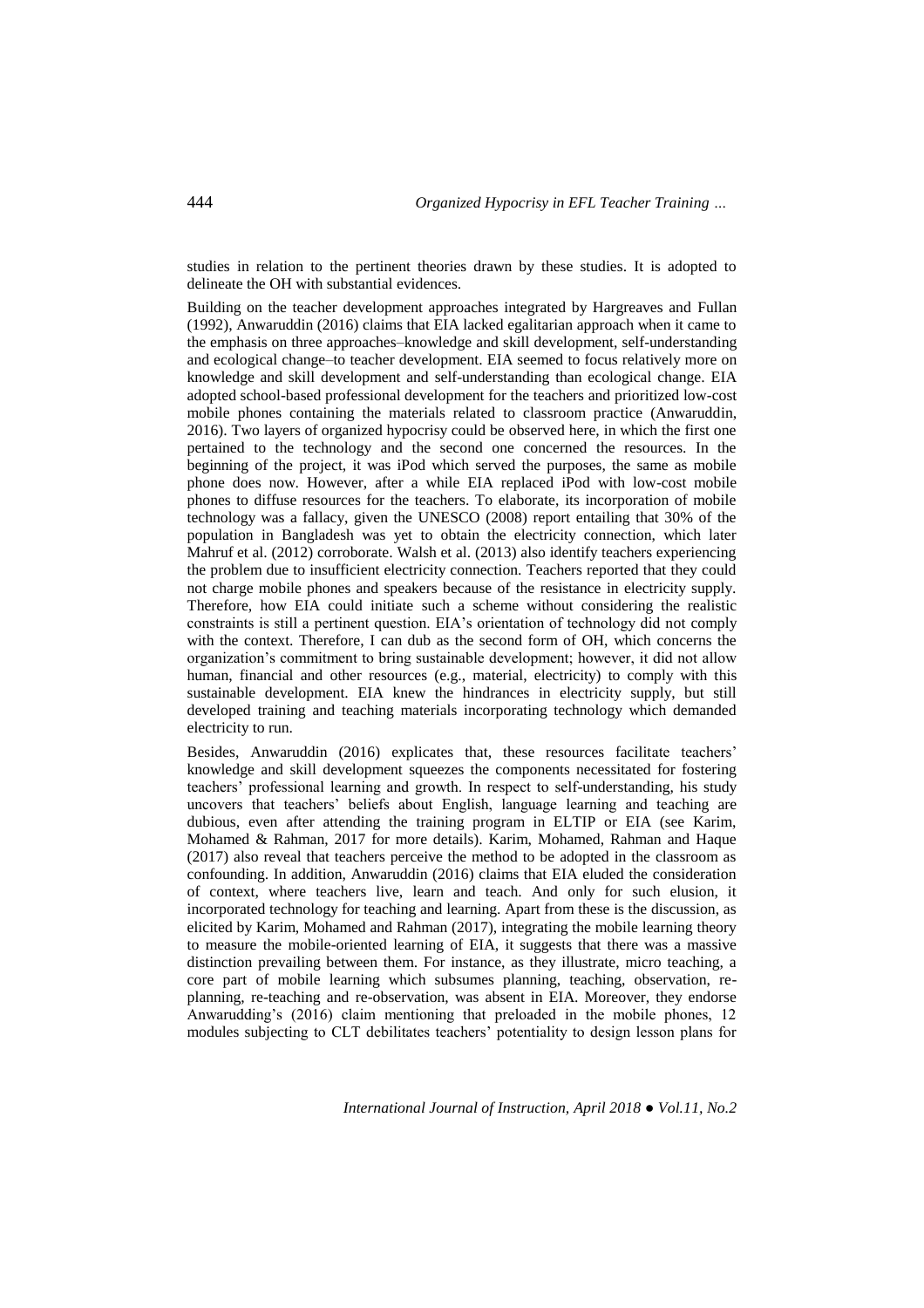their own classroom practice. Instead, to bring self-sufficiency, EIA could have developed the training program including, apart from 12 CLT modules, the preparation for planning lessons addressing the situational needs of the learners.

Considering the support for teachers From ETTE, we observe that with a view to enhance teachers' classroom performance, it facilitated primary teachers' accessibility to materials, methods and opportunities for their professional training and development. Now the question is, who would do what with such accessibility. Our teachers are struggling to complete their textbook in a given year, therefore, managing time to access such staffs on their part is an impossible affair. Surely, they do not have the repertoire to go through these materials and method, given that primary school teachers are not subject specialists and they are secondary school graduates (Hamid, 2010). Without the proper assistance, they could not initiate learning by self. We are pointing out these issues because ETTE had functioned for two years. How could ETTE manage to reach the primary school teachers within a short period of time? The answer of this question, we want to elicit by presenting the number of teachers ETTE managed to reach, which was only 2,000. Now, what happens when training programs get finished providing some with training, and leaving a large scale untrained is interesting. The diversity in teachers' classroom practice occurs. The trained ones try to incorporate what they learned in the training while the untrained ones follow the conventional approaches. Since majority remain untrained, they become the dominating force and discourage the integration of versatile activities in classrooms. Ultimately, the classroom becomes textbook- and teacher-centred. DfID's ELTIP and EIA, British Council's ETTE and their jointly funded TQI-SEP spelled such problem for our teachers.

Concerning TQI-SEP, the underlying reason for the failure to reach the large section of the teachers was the lack of full-time instructors, provided they happened to be the hired ones who lacked motivation and commitment because of their casual basis employment (Hamid, 2010). The trainers had been provided with 6-day training before they started providing training to the trainee teachers. Now the question is, why temporary trainers were recruited with such a handful amount of training. How pragmatic was it to perceive that 6-day training program as effective for yielding professionalism in them to satisfy the needs of 28,000 teachers--knowing that our teachers had been struggling to impart English language competence among the students? We would like to define it as a kind of eyewash since such training program acted as a sailor with no destination. Furthermore, the training program for teachers was only for 21 days. How could TQI-SEP expect to equip teachers within this short period, given the fact that Teacher Training Colleges (TTCs) and Primary Training Institutes (PTIs) fail to equip teachers even through one-year certificate programs (Malek et al., 2009)? Islam (2003) and Hamid (2010) reverberate concerning the contents harnessed in TTCs and PTIs, reporting that they follow general curricula in which 6.3% of the curriculum is related to English teaching in PTIs and 5% of the curriculum is related to English language.

#### **CONCLUSION AND IMPLICATION**

The strength of the current study lies in the interpretation of the downsides of the donorfunded English-teacher training programs from organizational point of view, a relatively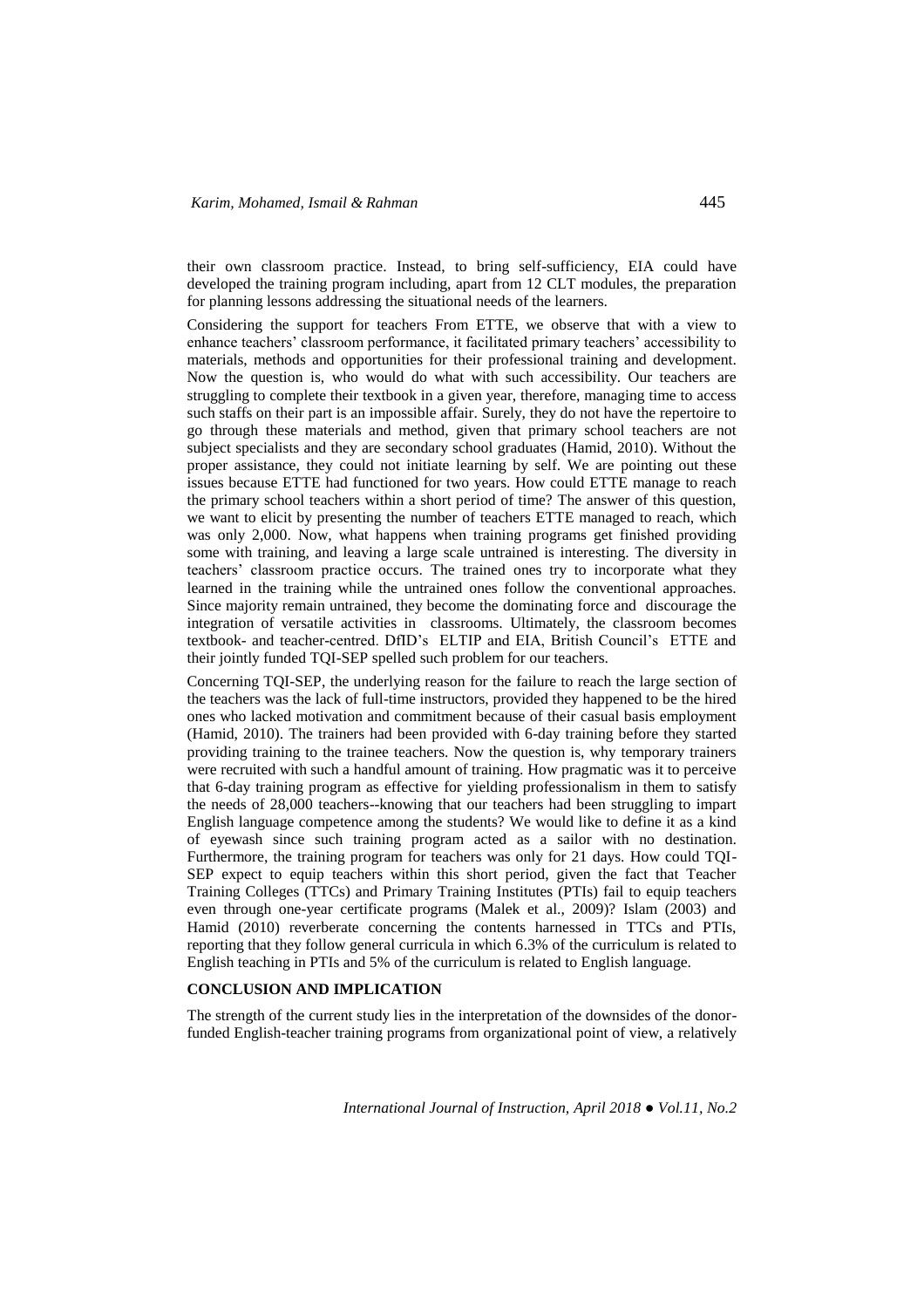new incorporation in the paradigm of education. Subsequently, we would like to draw our conclusion by first admitting our modest intent of shedding light on the OH. It is, nevertheless, noteworthy that "OH can arise unintentionally, or be unavoidable, and is therefore not always hypocrisy in the sense of conspicuously chosen duplicity" (Lipson & Weaver, 2008, p. 4-5). The findings of the study conspicuously suggest that 'outright violation of donor's mandates and policies' and 'main streaming gaps' potentially trivialize the donor-funded training programs in Bangladesh.

Now, let us elaborate on effectiveness of the findings yielded by the current study. Considering the hypocrisy revealed in this study, the government can initiate stipulatory monitor to the commitments of the forthcoming English teacher training programs. It can prevent the OH to a considerable extent. It has been meticulously evident that critical inquiries into the program impact had not been carried out by the local researchers (Hamid, 2010). Therefore, he argues for conducting investigation into the program impact by the local authority. Only proper monitoring can shackle the dispute and inconvenience released by the donor-aided programs.

In this study, additionally, we have raised certain questions triggering the donors and their programs. These questions serve as the scaffolds for the issues to be blatantly monitored in the next programs. The local authority must open the gateway for the donors once they clearly confirm them regarding their aims and objectives set considering the context. If they commit to train only 5,000 teachers within a certain time frame, they must accomplish it. Time and again, it has been observed that when they left more than half of their targeted teachers untrained, it dismantled our education erratically, which became a big curse for a developing country like Bangladesh. The intention of the training programs must also aim at producing self-sufficient teachers. They must design their materials in a way that would spell equipped teachers, capable of developing own lesson plans, classroom materials and so on. Moreover, to bring sustainable development, they must facilitate teachers to retain what they have learned in the training program.

Furthermore, Anwaruddin (2015) explicates that the incorporation of technology cannot solely spell the students' successful language and literacy development. The teachers, as he accords, have a great role to direct the context in which technology can function and facilitate learning. Anwaruddin, therefore, claims the necessity of embracing the critical relationships among content, pedagogy and technology, and we, in this study, embark the inclusion of this in the teacher training program, because of the emphasis put by the educational researchers on the importance of adapting technology considering the context. Anwaruddin (2015), as such, pertinently elucidates that "teachers need to be equipped with necessary knowledge and skills to make appropriate uses of available Information and Communication Technologies" (p. 7). In their study, Karim, Mohamed and Rahman (2017), after exploring numerous definitions and features of mobileoriented learning which EIA integrates, categorize two aspects of mobile learning: (a) teacher training about mobile learning and technology integration, and (b) teacher training with mobile learning. In Bangladesh, EIA operates the second one; however, the necessity of the first one is more vibrant since it involves "hands on exploration of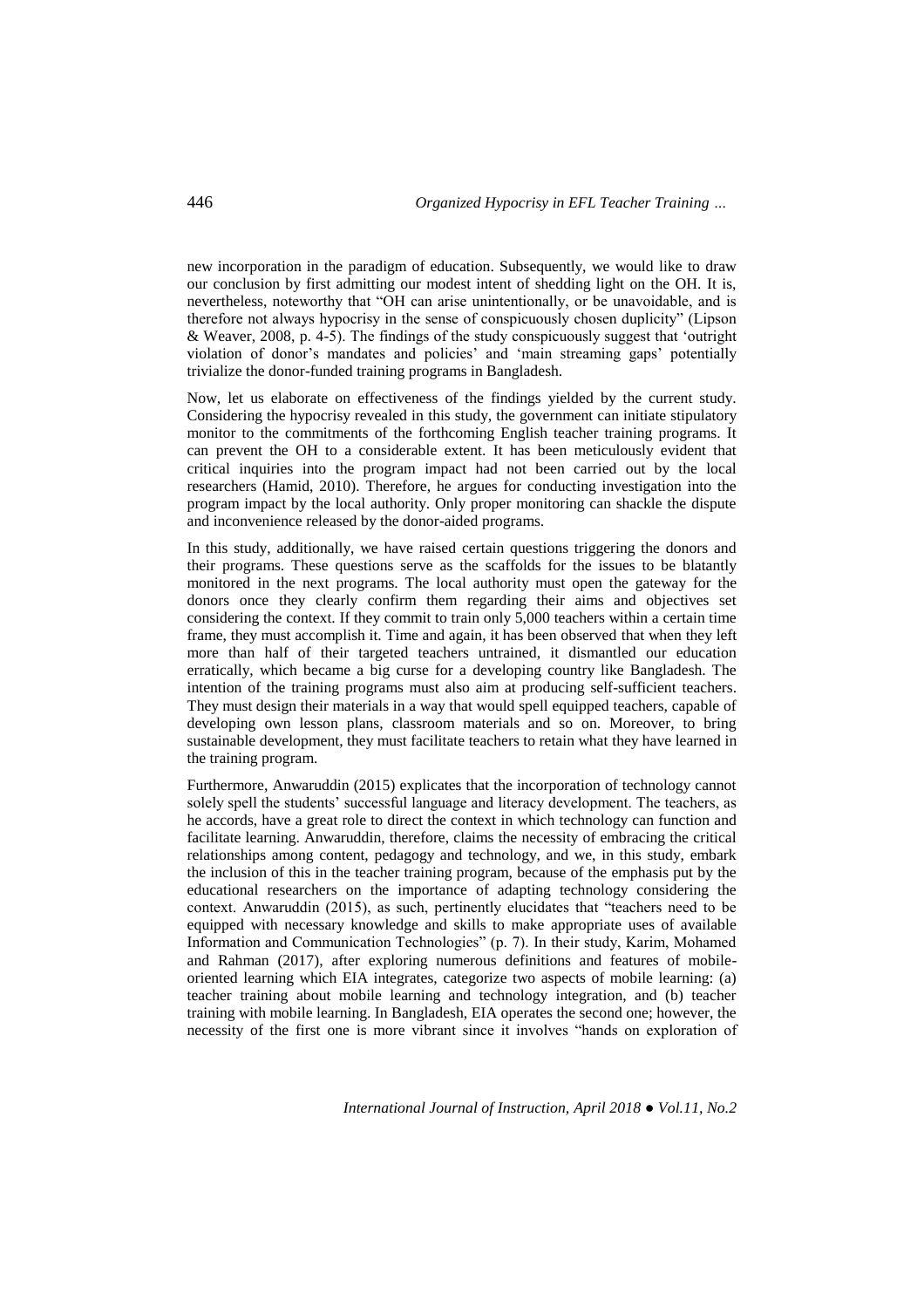mobile technologies, developing mobile lesson plans, micro teaching mobile lessons, enacting mobile lessons in the classroom, reflecting on mobile lessons, planning mobilized curriculum and integrating mobile  $+$  pedagogy  $=$  mobagogy which is termed by Schuck et al. (2013)" (p. 53). Therefore, needless is it to say how intensively mobile learning should be deployed in order to attain its effectiveness.

#### **REFERENCES**

Ali, M., & Walker, A. L. (2014). 'Bogged down' ELT in Bangladesh: Problems and policy: Investigating some problems that encumber ELT in an EFL context. English Today, 30(2), 33-38.

Anderson, M., & Larsen-Freeman, D. (2011). Techniques and Principles in Language Teaching.

Anwaruddin, S. M. (2015). ICTs in language and literacy education in Bangladesh: A critical review. Current Issues in Education, 18 (1).

Anwaruddin, S. M. (2016). ICT and Language Teacher Development in the Global South: A New Materialist Discourse Analysis. Educational Studies, 52(3), 260-278.

Boslaugh, S. (2007). Secondary data sources for public health: A practical guide. Cambridge University Press.

Ellis, N. C., & Sagarra, N. (2010). The bounds of adult language acquisition. Studies in Second Language Acquisition, 32(4), 553-580.

English in Action (EIA). (2017). Retrieve November 4, 2017, from https://www.eiabd.com/eia-component/secondary-education.html

Hamid, M. O., & Baldauf, R. B. (2008). Will CLT bail out the bogged down ELT in Bangladesh?. English Today, 24(3), 16-24.

Hamid, M.O. (2010). Globalisation, English for everyone and English teacher capacity: Language policy discourses and realities in Bangladesh. Current Issues in Language Planning, 11(4), 289-310.

Hargreaves, A., & Fullan, M. G. (1992). Understanding teacher development. Teachers College Press, 1234 Amsterdam Avenue, New York, NY 10027.

Hunter, T., & Alderson, J. (2009). Micropolitical issues in ELT project implementation. The politics of language education: Individuals and institutions, 64-84.

Islam, Z. (2003). Bridging the gap: Curricular innovation and teacher preparation perspective in Bangladesh. Unpublished Master's thesis. Essex: University of Essex.

Islam, S. A. (2015). Language policy and practice in secondary school contexts in Bangladesh: Challenges to the implementation of language-in-education policy (Doctoral dissertation, Aalborg University).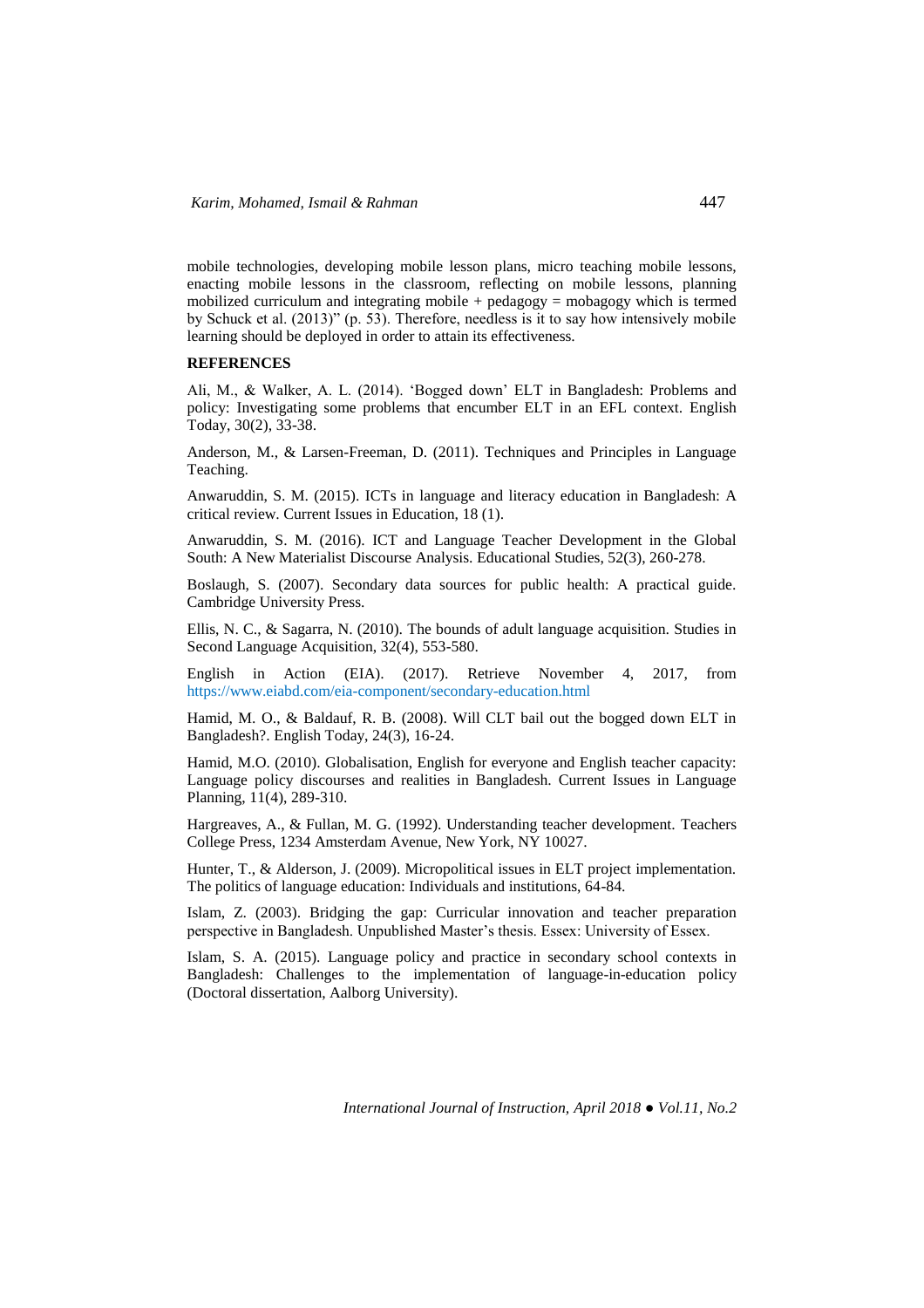Karim, A., & Rahman, M. M. (2016). Revisiting the Content-Based Instruction in Language Teaching in relation with CLIL: Implementation and Outcome. International Journal of Applied Linguistics and English Literature, 5(7), 254-264.

Karim, A., Mohamed, A. R., & Rahman, M. M. (2017). EIA-A Teacher Education Project in Bangladesh: An Analysis from Diversified Perspectives. International Journal of Instruction, 10(4), 51-66.

Karim, A., Mohamed, A. R., & Rahman, M. M. (2017). Delving the In-service Teachers' Beliefs about English, Language Learning and Teaching in EFL Context. International Journal of Academic Research in Progressive Education and Development, 6(2), 46-66.

Karim, A., Mohamed, A. R., Rahman, M. M., & Haque, M. H. (2017). Teachers' dilemma bog down CLT in EFL contexts: A discussion on EFL teachers' beliefs and sources. IOSR Journal of Humanities and Social Science (IOSR-JHSS), 22(4), 112-120.

Lipson, M., & Weaver, C. (2008, March). Varieties of Organized Hypocrisy. In ISA's 49th ANNUAL CONVENTION, BRIDGING MULTIPLE DIVIDES, San Francisco. Available at: http://www. allacademic. com/meta/p252179\_index. html.

Malek, A., Begum, M., Islam, F., & Ryad, S.S. (2009). Education science and education in Bangladesh [in Bangla] (2nd ed.). Dhaka: University Grants Commission.

Mullick, J. I., & Sheesh, S. (2008). Teachers quality and teacher education at primary education sub-sector in Bangladesh. BRAC University Journal, 5(1), 77-84.

Power, T., & Shrestha, P. (2010). Mobile technologies for (English) language learning: An exploration in the context of Bangladesh. Retrieved September 28, 2017, from https://scholar.google.com/scholar?hl=en&as\_sdt=0%2C5&q=Mobile+technologies+for +%28English%29+language+learning%3A+An+exploration+in+the+context+of+Bangl adesh&btnG=

Perez-Gore, I., & Burton, S. (2014). English in Action (EIA) programme, Bangladesh: What's this about using mobile phones in the classroom?. Retrieved September, 28, 2017,fromhttp://oro.open.ac.uk/40760/1/\_\_UserData\_Documents\_sb27846\_Documents \_personal\_FINAL\_EIA%20workshop%20ppt\_IPGSB24082014.pdf

Schuck, S., Aubusson, P., Kearney, M., & Burden, K. (2013). Mobilising teacher education: A study of a professional learning community. Teacher Development, 17(1), 1-18.

Shohel, M. M. C., & Banks, F. (2010). Teachers' professional development through the English in Action secondary teaching and learning programme in Bangladesh: Experience from the UCEP schools. Procedia-Social and Behavioral Sciences, 2(2), 5483-5494.

Shrestha, P. (2012). Teacher professional development using mobile technologies in a large-scale project: Lessons learned from Bangladesh. International Journal of Computer-Assisted Language Learning and Teaching, 2(4), 34-49.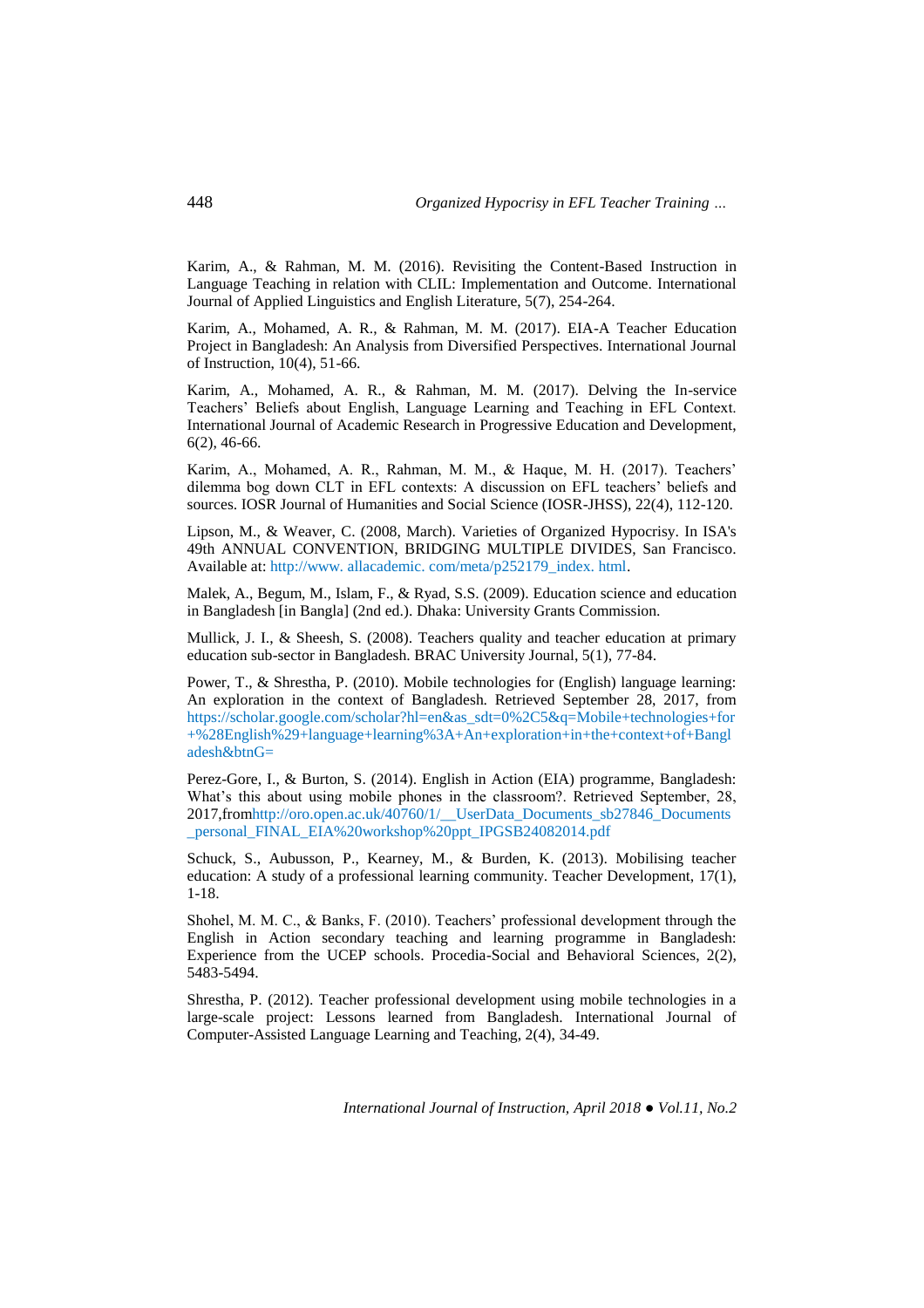Teaching Quality Improvement in Secondary Education Project (TQI-SEP). (2007). Evaluation of teaching quality through classroom observation: A baseline survey supplementary report (Report No. ADB-BAN-26061). Dhaka, Bangladesh: Author.

UNESCO. (2008). Supply, retention, preparation and career long professional development of teachers in E9 countries. Paris: UNESCO.

Walsh, C. S., Power, T., Khatoon, M., Biswas, S. K., Paul, A. K., Sarkar, B. C., & Griffiths, M. (2013). The 'trainer in your pocket': Mobile phones within a teacher continuing professional development program in Bangladesh. Professional Development in Education, 39(2), 186-200.

Parsons, D., & Ryu, H. (2006, April). A framework for assessing the quality of mobile learning. In Proceedings of the International Conference for Process Improvement, Research and Education (pp. 17-27).

Rahman, M., &Akter, N. (2015). 'ICT-Periodism'in the Classroom: Lessons Learnt from English in Action. International Journal of Science and Research, 4(2), 1330-1334.

Rahman, M. M., & Pandian, A. (2016). The Gap between Research and Practice in the Field of SLA: The Rationale behind It and Bridging the Gap. Journal of Applied Linguistics and Language Research, 3(3), 162-172.

Schuck, S., Aubusson, P., Kearney, M., & Burden, K. (2013). Mobilising teacher education: A study of a professional learning community. Teacher Development, 17(1), 1-18.

Seargeant, P., & Erling, E. J. (2011). The discourse of 'English as a language for international development': Policy assumptions and practical challenges. Dreams and Realities.

Shaheen, R., Walsh, C., Power, T., & Burton, S. (2013). Assessing the impact of largescale teacher professional development (TPD) in Bangladesh: English in Action (EIA).

Sharples, M., Arnedillo-Sánchez, I., Milrad, M., & Vavoula, G. (2009). Mobile learning. In Technology-enhanced learning (pp. 233-249). Springer Netherlands.

Shohel, M., & Banks, F. (2012). School-based teachers' professional development through technology-enhanced learning in Bangladesh. Teacher Development, 16(1), 25- 42.

Shohel, M. M. C., & Kirkwood, A. (2012). Using technology for enhancing teaching and learning in Bangladesh: challenges and consequences. Learning, Media and Technology, 37(4), 414-428.

Shohel, M. M. C., & Power, T. (2010). Introducing mobile technology for enhancing teaching and learning in Bangladesh: teacher perspectives. Open learning, 25(3), 201- 215.

Shrestha, P. (2011). The potential of mobile technologies for (English) language learning in Nepal. Journal of NELTA, 16(1-2), 107-113.